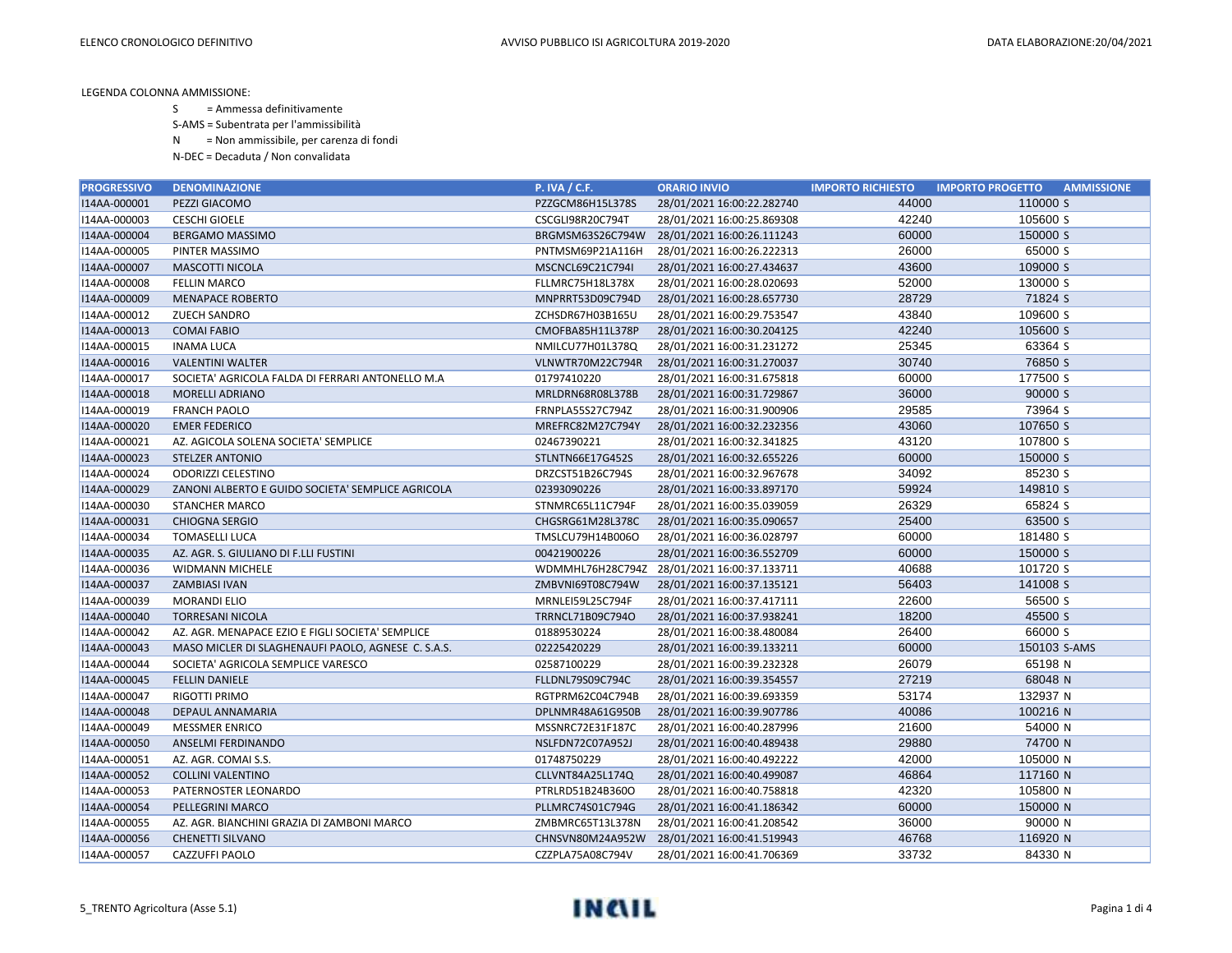S = Ammessa definitivamente

S-AMS = Subentrata per l'ammissibilità

N = Non ammissibile, per carenza di fondi

| <b>PROGRESSIVO</b> | <b>DENOMINAZIONE</b>                             | <b>P. IVA / C.F.</b> | <b>ORARIO INVIO</b>        | <b>IMPORTO RICHIESTO</b> | <b>IMPORTO PROGETTO</b><br><b>AMMISSIONE</b> |
|--------------------|--------------------------------------------------|----------------------|----------------------------|--------------------------|----------------------------------------------|
| I14AA-000058       | <b>MENGHINI MARTIN</b>                           | MNGMTN90E20C794Z     | 28/01/2021 16:00:41.958784 | 40200                    | 100500 N                                     |
| I14AA-000059       | AZ. AGR. ENDRIZZI CLAUDIO E F.LLI SAS            | 01932200221          | 28/01/2021 16:00:41.964026 | 49632                    | 124081 N                                     |
| I14AA-000060       | <b>NEGRI GIULIANO</b>                            | NGRGLN65B08C794D     | 28/01/2021 16:00:42.270829 | 60000                    | 150000 N                                     |
| I14AA-000061       | ZANOLINI MARIO                                   | ZNLMRA50P08L457H     | 28/01/2021 16:00:42.316108 | 40688                    | 101720 N                                     |
| I14AA-000063       | AZIENDA AGRICOLA BIOLOGICA MASO PONECLA          | 02055320226          | 28/01/2021 16:00:42.819814 | 48000                    | 120000 N                                     |
| I14AA-000064       | <b>BIANCHI MAURO</b>                             | BNCMRA64H18L378I     | 28/01/2021 16:00:43.086227 | 16200                    | 40500 N                                      |
| I14AA-000065       | PAISSAN CORRADO                                  | PSSCRD71P26L378Y     | 28/01/2021 16:00:44.282275 | 40544                    | 101360 N                                     |
| I14AA-000066       | <b>IOB FILIPPO</b>                               | BIOFPP84R23L378W     | 28/01/2021 16:00:44.418925 | 43480                    | 108700 N                                     |
| I14AA-000067       | <b>BERTOLDI ROBERTO</b>                          | BRTRRT78D19A952E     | 28/01/2021 16:00:44.491167 | 55200                    | 138000 N                                     |
| I14AA-000069       | CANESTRINI FABRIZIO                              | CNSFRZ72P21C794Z     | 28/01/2021 16:00:45.334483 | 60000                    | 150000 N                                     |
| I14AA-000070       | <b>MOTTER MIRIAM</b>                             | MTTMRM95B55L378P     | 28/01/2021 16:00:45.667517 | 55622                    | 139057 N                                     |
| I14AA-000071       | AZIENDA AGRICOLA FUGATTI ADRIANO                 | FGTDRN40L06B152S     | 28/01/2021 16:00:46.474633 | 23140                    | 57850 N                                      |
| I14AA-000072       | <b>ODORIZZI FRANCESCO</b>                        | DRZFNC69P23C794R     | 28/01/2021 16:00:46.947944 | 32476                    | 81190 N                                      |
| I14AA-000073       | PIAZZI LUCA                                      | PZZLCU81L06C794H     | 28/01/2021 16:00:46.962395 | 24351                    | 60878 N                                      |
| I14AA-000074       | ANEGHE TANEGHE S.S.A.                            | 02301480220          | 28/01/2021 16:00:47.165097 | 45140                    | 112850 N                                     |
| I14AA-000075       | <b>BONVICIN FRANCO</b>                           | BNVFNC61R18C794B     | 28/01/2021 16:00:47.196849 | 60000                    | 151000 N                                     |
| I14AA-000076       | PREVEDEL AUGUSTO                                 | PRVGST68B14C794H     | 28/01/2021 16:00:48.063167 | 32000                    | 80000 N                                      |
| I14AA-000077       | ANDERGASSEN HERTA                                | NDRHRT46B59B397K     | 28/01/2021 16:00:48.868524 | 27306                    | 68267 N                                      |
| I14AA-000078       | <b>RAMPANELLI GIUSEPPE</b>                       | RMPGPP65H23F187T     | 28/01/2021 16:00:48.875771 | 60000                    | 150000 N                                     |
| I14AA-000079       | <b>GIRONIMI VITTORIO</b>                         | GRNVTR60S06H254Q     | 28/01/2021 16:00:48.943000 | 39948                    | 99870 N                                      |
| I14AA-000080       | RASOM FILIPPO SOCIETA' SEMPLICE AGRICOLA         | 02292840226          | 28/01/2021 16:00:48.955197 | 52000                    | 130000 N                                     |
| I14AA-000081       | PEZZI ALESSANDRO                                 | PZZLSN64C04L378I     | 28/01/2021 16:00:49.137230 | 35916                    | 89791 N                                      |
| I14AA-000082       | <b>RENZO RESS</b>                                | RSSRNZ64L07L378C     | 28/01/2021 16:00:49.374317 | 25847                    | 64618 N                                      |
| I14AA-000083       | <b>AGOSTINI DEMIS</b>                            | GSTDMS77H12L378V     | 28/01/2021 16:00:49.481009 | 25272                    | 63180 N                                      |
| I14AA-000084       | <b>MAINES FAUSTINO</b>                           | MNSFTN48B19D273G     | 28/01/2021 16:00:50.678269 | 3628                     | 9070 N                                       |
| I14AA-000085       | PILZER MARCO                                     | PLZMRC61C15E500I     | 28/01/2021 16:00:51.107036 | 22944                    | 57361 N                                      |
| I14AA-000086       | AZIENDA AGRICOLA ARMANINI ALDO                   | RMNLDA45E11I949G     | 28/01/2021 16:00:51.192658 | 35200                    | 88000 N                                      |
| I14AA-000087       | AZ. AGR. ZOOTECNICA SI ZANOTELLI SILVANO         | 02167970223          | 28/01/2021 16:00:51.341702 | 30200                    | 75500 N                                      |
| I14AA-000091       | <b>RONCADOR LUCA</b>                             | RNCLCU79M15L378I     | 28/01/2021 16:00:52.422105 | 30496                    | 76240 N                                      |
| I14AA-000092       | TABARELLI MARIA ROSA                             | TBRMRS53M66D516S     | 28/01/2021 16:00:52.575841 | 20720                    | 51800 N                                      |
| I14AA-000093       | <b>CESCHI LORENZO</b>                            | CSCLNZ82L28C372V     | 28/01/2021 16:00:52.827973 | 49000                    | 122500 N                                     |
| I14AA-000094       | <b>ORADINI PIERINO</b>                           | RDNPRN64C16H330V     | 28/01/2021 16:00:53.353566 | 45200                    | 113000 N                                     |
| I14AA-000095       | PINAMONTI TIZIANO                                | PNMTZN60M17C794V     | 28/01/2021 16:00:53.400678 | 22133                    | 55334 N                                      |
| I14AA-000096       | PANCHERI GINO                                    | PNCGNI66R20C794U     | 28/01/2021 16:00:53.977405 | 41180                    | 105450 N                                     |
| I14AA-000097       | ZAMBOTTI SAMUEL E ALESSANDRO SOC. AGR.           | 00335940227          | 28/01/2021 16:00:55.193877 | 51838                    | 129596 N                                     |
| I14AA-000098       | PAOLAZZI ROCCO                                   | PLZRCC72E02L378I     | 28/01/2021 16:00:55.257586 | 34763                    | 86908 N                                      |
| I14AA-000100       | <b>FEDRIZZI SERGIO</b>                           | FDRSRG59R22C794A     | 28/01/2021 16:00:55.844183 | 35000                    | 87500 N                                      |
| I14AA-000102       | RAVANELLI RENZO                                  | RVNRNZ65E24C794G     | 28/01/2021 16:00:56.087176 | 25712                    | 64280 N                                      |
| I14AA-000103       | <b>GIOVANNINI VITTORIO</b>                       | GVNVTR78D24L378N     | 28/01/2021 16:00:56.107315 | 42240                    | 105600 N                                     |
| I14AA-000104       | AZ. AGR. DE VESCOVI ULZBACH DI DE VESCOVI GIULIO | DVSGLI77L18L378U     | 28/01/2021 16:00:56.566497 | 23120                    | 57800 N                                      |
| I14AA-000105       | <b>IORI ANDREA</b>                               | RIONDR62B15C794C     | 28/01/2021 16:00:56.647920 | 44000                    | 110000 N                                     |
| I14AA-000106       | MARINELLI GUGLIELMO                              | MRNGLL79T28C794S     | 28/01/2021 16:00:56.915374 | 60000                    | 150000 N                                     |

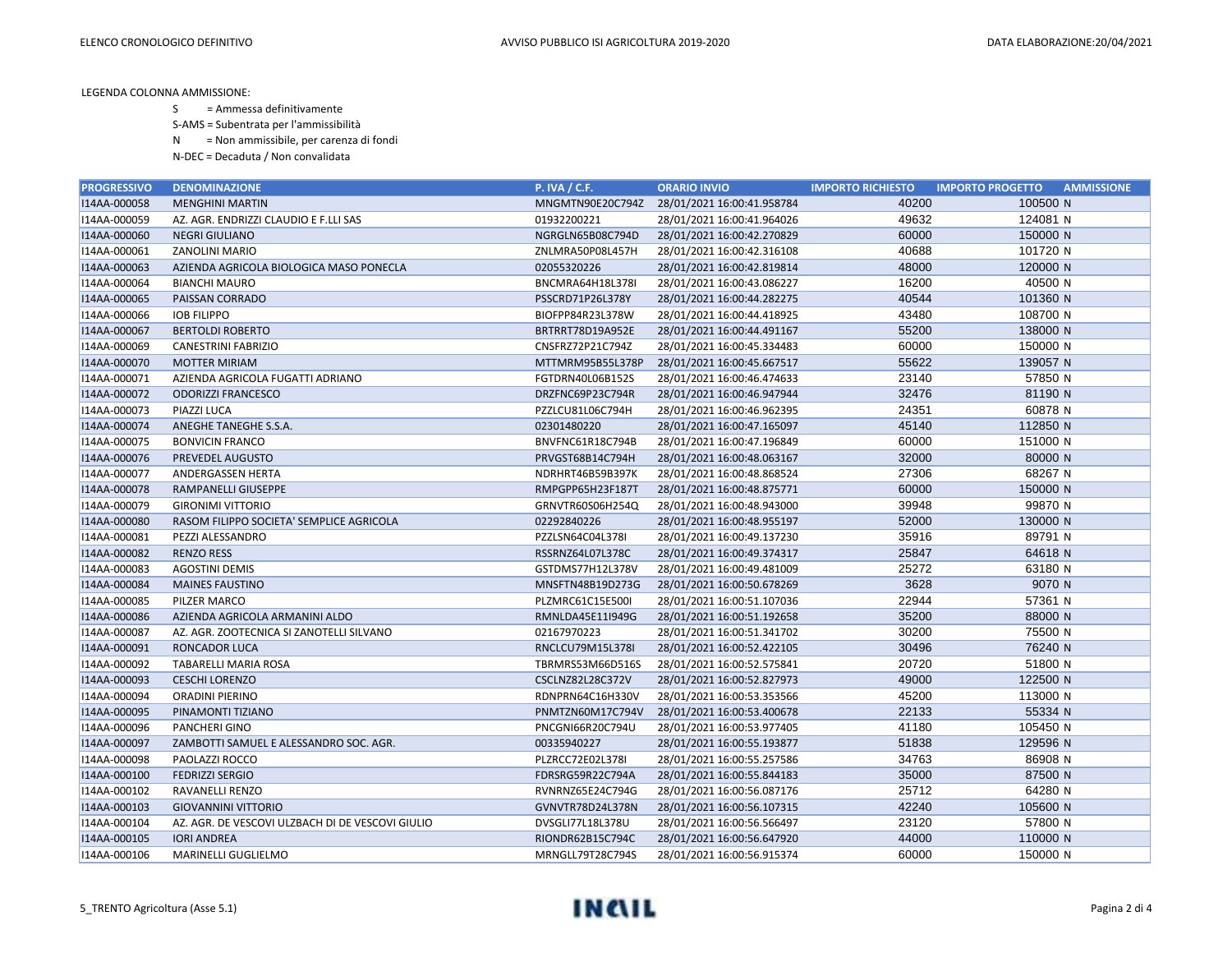S = Ammessa definitivamente

S-AMS = Subentrata per l'ammissibilità

N = Non ammissibile, per carenza di fondi

| <b>PROGRESSIVO</b> | <b>DENOMINAZIONE</b>                                         | <b>P. IVA / C.F.</b> | <b>ORARIO INVIO</b>        | <b>IMPORTO RICHIESTO</b> | <b>AMMISSIONE</b><br><b>IMPORTO PROGETTO</b> |
|--------------------|--------------------------------------------------------------|----------------------|----------------------------|--------------------------|----------------------------------------------|
| I14AA-000107       | PIFFER MICHELE                                               | PFFMHL71D15E048Y     | 28/01/2021 16:00:57.521630 | 24290                    | 60725 N                                      |
| I14AA-000109       | <b>GIRARDI EFREM</b>                                         | GRRFRM75B17L378T     | 28/01/2021 16:00:58.234508 | 29169                    | 72924 N                                      |
| I14AA-000111       | SERAFINI CLAUDIO                                             | SRFCLD78D06L174V     | 28/01/2021 16:01:01.544353 | 32000                    | 80000 N                                      |
| I14AA-000112       | PAOLI LUCA                                                   | PLALCU85D05L378J     | 28/01/2021 16:01:02.981571 | 42920                    | 107300 N                                     |
| I14AA-000114       | PETERLINI STEFANIA                                           | PTRSFN92T67H612G     | 28/01/2021 16:01:03.178908 | 28320                    | 70800 N                                      |
| I14AA-000115       | ARNOLDO PIERINO                                              | RNLPRN58P23H254Q     | 28/01/2021 16:01:04.577731 | 41200                    | 103000 N                                     |
| I14AA-000116       | PILATI GIANNI                                                | PLTGNN69T24C794X     | 28/01/2021 16:01:04.904732 | 39462                    | 98656 N                                      |
| I14AA-000117       | <b>ERLICHER CLAUDIO</b>                                      | RLCCLD62B14C794T     | 28/01/2021 16:01:04.910912 | 60000                    | 150000 N                                     |
| I14AA-000119       | <b>ZUECH RENATO</b>                                          | ZCHRNT58D06B165F     | 28/01/2021 16:01:05.540295 | 23357                    | 58394 N                                      |
| I14AA-000120       | SOC. SEMPLICE AGRICOLA DALLAPIAZZA ORLANDO E MORENO          | 02120320227          | 28/01/2021 16:01:05.574750 | 48000                    | 120000 N                                     |
| I14AA-000121       | <b>NARDELLI MANUEL</b>                                       | NRDMNL76T12L378S     | 28/01/2021 16:01:06.436148 | 60000                    | 150000 N                                     |
| I14AA-000122       | <b>CLAUSER LORIS</b>                                         | CLSLRS00B07C794Q     | 28/01/2021 16:01:06.449975 | 29555                    | 73888 N                                      |
| I14AA-000123       | AZIENDA AGRICOLA MAXBRENA DI BRENA LORIS                     | BRNLRS80H25H330N     | 28/01/2021 16:01:07.010683 | 39789                    | 99473 N                                      |
| I14AA-000124       | <b>FRANZOI ENZO</b>                                          | FRNNZE71P25L378O     | 28/01/2021 16:01:07.418408 | 32000                    | 80000 N                                      |
| I14AA-000126       | <b>VANZO GIAMBATTISTA</b>                                    | VNZGBT79T12C372I     | 28/01/2021 16:01:08.204281 | 46000                    | 115000 N                                     |
| I14AA-000127       | ZADRA ORLANDO                                                | ZDRRND62R14L385S     | 28/01/2021 16:01:08.598173 | 11592                    | 28980 N                                      |
| I14AA-000128       | <b>TOSOLINI ADRIANO</b>                                      | TSLDRN43D07D663X     | 28/01/2021 16:01:08.641432 | 14660                    | 36650 N                                      |
| I14AA-000130       | ZADRA CARLO                                                  | ZDRCRL67A21C794N     | 28/01/2021 16:01:09.719170 | 24761                    | 61904 N                                      |
| I14AA-000132       | <b>DALRI' GIANNI</b>                                         | DLRGNN83D03F187B     | 28/01/2021 16:01:10.004999 | 25865                    | 64664 N                                      |
| I14AA-000133       | AZIENDA AGRICOLA ZAMBONI MAURO FAUSTO E ALESSANDRO SS        | 02206430221          | 28/01/2021 16:01:10.520320 | 53758                    | 134396 N                                     |
| I14AA-000134       | <b>GABARDI ORLANDO E MARIO</b>                               | 01778520229          | 28/01/2021 16:01:12.311882 | 33600                    | 84000 N                                      |
| I14AA-000135       | <b>FATTOR ANDREA</b>                                         | FTTNDR74A26C794D     | 28/01/2021 16:01:15.056834 | 60000                    | 150000 N                                     |
| I14AA-000137       | PEZZI MARCO                                                  | PZZMRC79C27L378L     | 28/01/2021 16:01:15.570649 | 41840                    | 104600 N                                     |
| I14AA-000139       | ROSATI LORENZO                                               | RSTLNZ74L31C794F     | 28/01/2021 16:01:17.266061 | 30720                    | 76800 N                                      |
| I14AA-000140       | <b>IORIS GIORGIO</b>                                         | RSIGRG61L06C794H     | 28/01/2021 16:01:17.777770 | 29635                    | 74089 N                                      |
| I14AA-000141       | KAISERMANN BRUNO                                             | KSRBRN67T09C794O     | 28/01/2021 16:01:18.011762 | 41200                    | 103000 N                                     |
| I14AA-000142       | PEDER GIANPIETRO                                             | PDRGPT57D23C794L     | 28/01/2021 16:01:18.055732 | 22708                    | 56771 N                                      |
| I14AA-000144       | ANSELMI ALFONSO                                              | NSLLNS56P29B165A     | 28/01/2021 16:01:20.279616 | 23200                    | 58000 N                                      |
| I14AA-000145       | DALLAGO PAOLO                                                | DLLPLA57B15L457N     | 28/01/2021 16:01:20.733371 | 21140                    | 52850 N                                      |
| I14AA-000146       | <b>BALDO NICOLA</b>                                          | BLDNCL78D15L378H     | 28/01/2021 16:01:21.051395 | 42200                    | 105500 N                                     |
| I14AA-000147       | <b>CALLIARI LORIS</b>                                        | CLLLRS72P25C794B     | 28/01/2021 16:01:21.214654 | 60000                    | 190169 N                                     |
| I14AA-000148       | SOMMADOSSI ENZO                                              | SMMNZE80P22L378Z     | 28/01/2021 16:01:21.665769 | 50000                    | 125000 N                                     |
| I14AA-000149       | AZIENDA AGRICOLA PEZZI LUCA E DONATO SS                      | 02414750220          | 28/01/2021 16:01:22.369243 | 44000                    | 110000 N                                     |
| I14AA-000150       | KAISERMANN ANDREA                                            | KSRNDR93B20L378G     | 28/01/2021 16:01:22.508728 | 43920                    | 109800 N                                     |
| I14AA-000151       | SOCIETA' AGRICOLA SEMPLICE MASO FORCOLA                      | 02497010229          | 28/01/2021 16:01:23.102923 | 48948                    | 122371 N                                     |
| I14AA-000152       | <b>DALPIAZ GIANNI</b>                                        | DLPGNN76B16C794G     | 28/01/2021 16:01:23.383539 | 60000                    | 170100 N                                     |
| I14AA-000154       | <b>LEONARDI FABRIZIO</b>                                     | LNRFRZ74S20C794G     | 28/01/2021 16:01:23.877463 | 45360                    | 113400 N                                     |
| I14AA-000155       | M.A. SOCIETA' AGRICOLA SEMPLICE DI TIONIOLLI MATTEO E GABARD | 02523880223          | 28/01/2021 16:01:24.856556 | 28755                    | 71889 N                                      |
| I14AA-000156       | TOLLER TIZIANO E MARCO S.S.                                  | 02148100221          | 28/01/2021 16:01:25.576143 | 38652                    | 96630 N                                      |
| I14AA-000157       | SOCIETA' AGRICOLA SEMPLICE MICLET VALENTINO E SANDRO         | 02521480224          | 28/01/2021 16:01:26.000533 | 40348                    | 100870 N                                     |
| I14AA-000158       | <b>GIRONIMI DANILO</b>                                       | GRNDNL63P18C794I     | 28/01/2021 16:01:26.087213 | 60000                    | 150000 N                                     |
| I14AA-000159       | <b>WALDNER DARMA</b>                                         | WLDDRM83E69F187V     | 28/01/2021 16:01:26.179418 | 37970                    | 94925 N                                      |